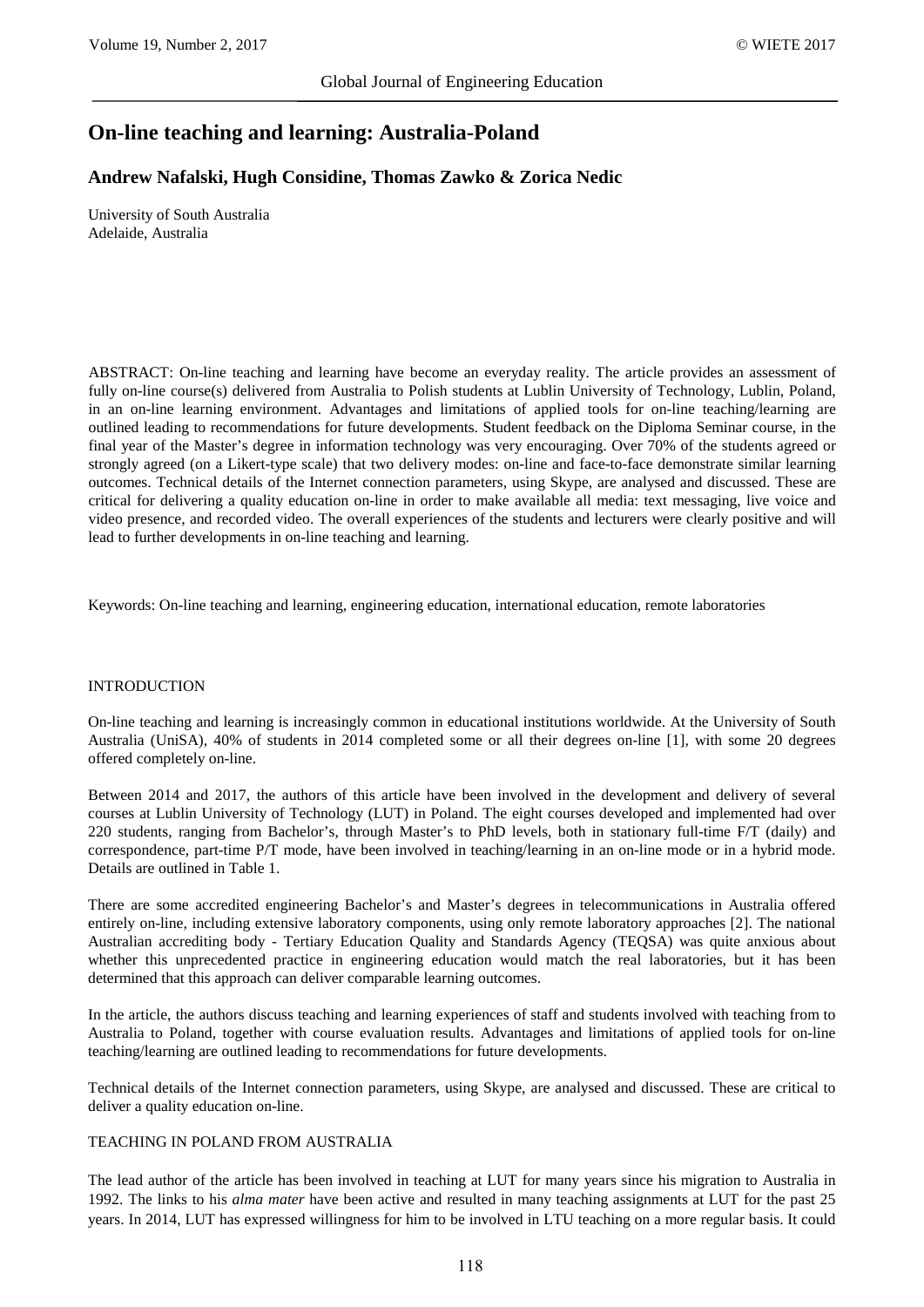also benefit the budget of the Faculty of Electrical Engineering and Computer Science at LUT (subsidy from the Ministry of Science and Higher Education of Poland) by employing a *foreign professor*. This has been an attempt to internationalise Polish university education by employing professors from abroad, to expose Polish students to international academic environments and prepare graduates for global employment opportunities. The subjects/courses taught in the period 2014-2017 are listed in Table 1.

| N <sub>o</sub> | Year      | Programme                       | Course                          | Student numbers |  |
|----------------|-----------|---------------------------------|---------------------------------|-----------------|--|
| 1              | 2014      | PhD, $1st$ year, $P/T$          | <b>Information Technology</b>   | 20              |  |
| $\overline{2}$ |           | MEng, 2 <sup>nd</sup> year, P/T | Monographic Lecture on          |                 |  |
|                |           |                                 | <b>Remote Laboratories</b>      | 29              |  |
| 3              | 2015      | PhD, 2 <sup>nd</sup> year, P/T  | <b>Engineering Applications</b> | 20              |  |
|                |           |                                 | of IT                           |                 |  |
| 4              |           | PhD, $2nd$ year, $P/T$          | <b>Information Technology</b>   | 20              |  |
| 5              |           | BEng, 4 <sup>th</sup> year      | Diploma Seminar                 | 28              |  |
| 6              | 2016      | PhD, 2 <sup>nd</sup> year, P/T  | Modern Techniques of            |                 |  |
|                |           |                                 | <b>Teaching Delivery</b>        | 27              |  |
| $\overline{7}$ |           |                                 | Scientific-Technical            |                 |  |
|                |           |                                 | English                         | 20              |  |
| 8              |           | PhD, $1st$ year, P/T            | IT Tools in Scientific          |                 |  |
|                |           |                                 | Research                        | 15              |  |
| 9              | 2017      | PhD, $1st$ year, $P/T$          | IT Tools in Scientific          |                 |  |
|                |           |                                 | Research                        | 15              |  |
| 10             |           |                                 | Preparation of Scientific       |                 |  |
|                |           |                                 | Articles and                    |                 |  |
|                |           |                                 | Presentations                   | 15              |  |
| 11             |           | MEng, final year, F/T           | Diploma Seminar                 | 15              |  |
| 12             | 2014-2017 | BEng to PhD levels              | 8 courses developed and         | 224             |  |
|                |           |                                 | delivered                       |                 |  |

|  |  |  | Table 1: Teaching details for students at LUT (P/T - part time, F/T - full time). |  |  |
|--|--|--|-----------------------------------------------------------------------------------|--|--|
|  |  |  |                                                                                   |  |  |
|  |  |  |                                                                                   |  |  |

#### TECHNOLOGY USED

The tools utilised were Skype, Moodle (at LUT, as a repository of teaching/learning resources and useful links), email and the remote laboratory NetLab [3], along with modelling and simulation instruments: MATLAB, Simulink, LabVIEW and SPICE.

Skype has been the major communication tool, enabling a duplex verbal and video communication, and also allowing lecturers and students to share screens, using Skype menu call/share screens (Figure 2). The Polish students could see the lecturer and his computer screen. The lecturer could see the audience and their laptop screen and/or a projector screen.

The Internet connection quality was a major factor in exchanging videos, images and sounds. As long it was of the quality shown in Figure 1, things went well.

The important parameters of the Skype connections are: *roundtrip* - the latency of the network connection between the call participants; if between 150 ms and 200 ms, is excellent, but the one shown in Figure 1, is 44 ms. This means that the participants on both sides of the connection can speak in almost real time without a noticeable time delay. *Relays*, which were 0 meant that there were no drop-offs between the several routed nodes. *Jitter* illustrates the variations between consecutive data packets arriving at the user's side. 62 is a very good result. *Packet loss* measures the reliability of the connection. Again, 0 is excellent [4].

The Internet speed, measured by Speedtest.net [5] gives a figure of 33.7 Mbps download and 1 Mbps upload. This is in contrast with Skype parameters in Figure 1, upload speed 85 kBps and download speed 63 kBps. It is necessary to emphasise that results from the Speedtest.net above were obtained with Virtual Private Network (VPN) switched off. If VPN (in this case PureVPN) is switched on, the results are 13.4 Mbps and 0.93 Mbps, respectively.

In Figure 2, which illustrates a lecturer's screen, a much worse connection is pictured (down and upload speeds are less than 1 kBps). The cable connection box used on the Australian side is regularly flooded during rain fall. This could be the reason for the lower connection speed, prohibiting playing videos on both sides.

The audio was not working on the receiving side (it was working on the sending end), when videos (webinars and the like) were played, either from Australia or from Poland, although video images were visible in both cases. An immediate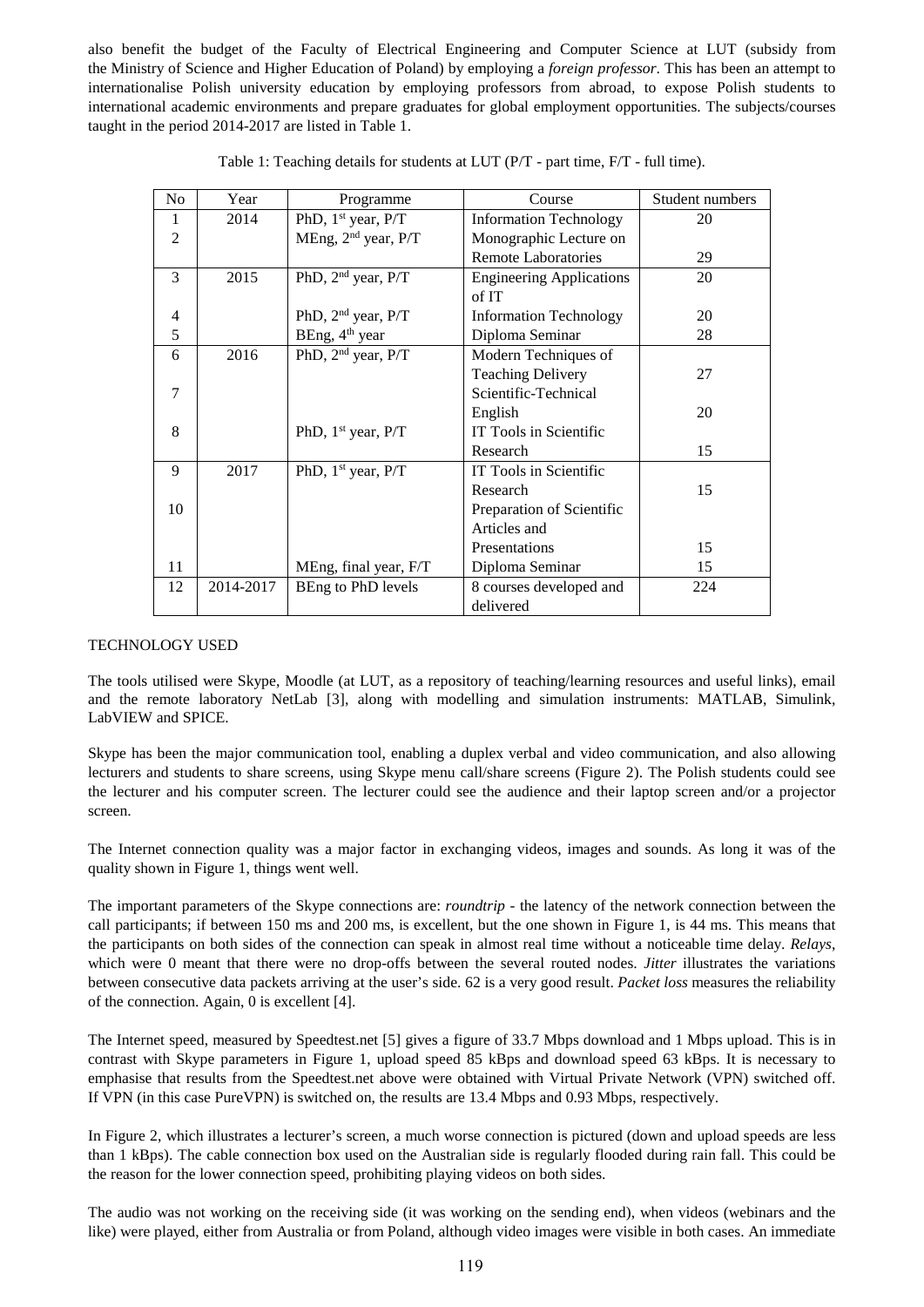remedy for that was to stop the video playout (to enable voice communication) and to reiterate the main points of the presentation, then, to repeat it with the following sequences of the video.

The connection speed sometimes varies on the Australian side from day to day, due to the above-mentioned vulnerability of the cable connection. Therefore, intervention of the Internet provider (Telstra in this case) will be required to reduce the connection impedance in the cable box.



Figure 1: A good connection - call technical info from the Skype call menu.



Figure 2: Lecturer's view. Visible are: a student's presentation (centre), Skype text dialog (right), the classroom (upper right) and the call technical info (upper left).

# STUDENT FEEDBACK

In years 2014-2016, a hybrid teaching technique was used, combining face-to-face delivery in Poland and on-line teaching from Australia. This involved return travel of the lecturer from Australia to Poland for teaching, sometimes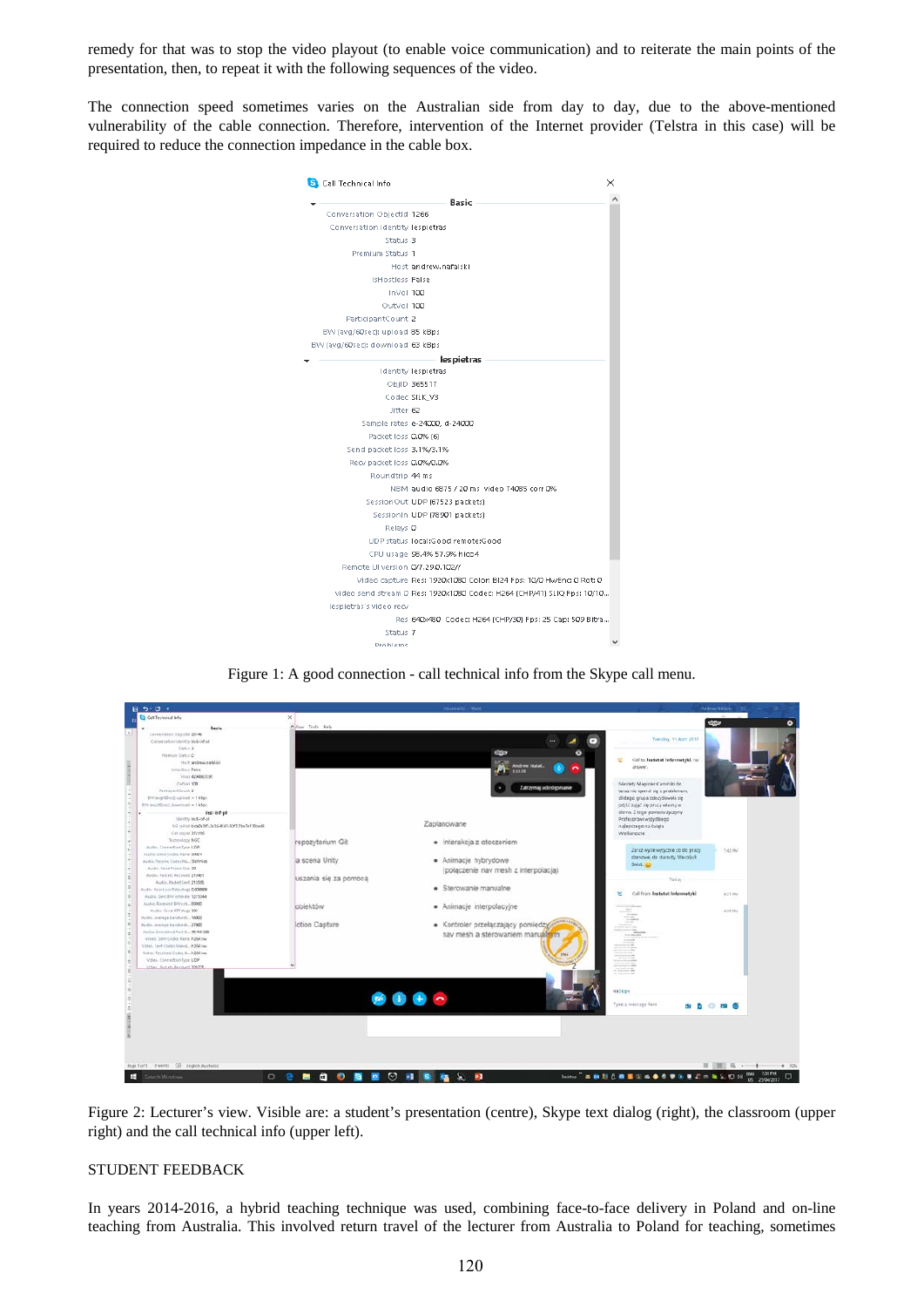twice a year, usually combined with attendance at some conferences in Europe. Accommodation was secured in Lublin in guest apartments at LUT. This hybrid approach has proved to be relatively expensive and logistically demanding. Therefore, in 2017, a purely on-line teaching/learning approach was adopted and executed, to see the impact of the exclusively on-line delivery. Three courses (items 9-11 in Table 1) have been delivered in that mode.



Figure 3: Photo of the classroom. Student's presentation on the screen. Lecturer's live video (lower-right corner of the projector screen).

In Figure 3, the classrom photo is shown with a lecturer's live video. This was emphasised in the student evaluation as important for the learning process.

Student feedback in 2017 on eight quantitative questions (item 11 in Table 1, final year of a Master's degree in IT, Internet applications) is presented in Appendix 1. In agreement with the Bologna process [6], the BEng degree is 3.5 years long and the follow up MEng degree is 1.5-year long. This is different compared with the previous structure of a 4-year BEng and a 5-year MEng programmes in Poland prior to 1999. The Polish 5-year Master degree was not recognised by Engineers Australia as a Master's degree, as it was a first degree programme, and as such was treated only as a BEng degree.

The Diploma Seminar course was delivered in ten 3-hour sessions between February and May 2017. Satisfaction with the course and with the lecturer are highly rewarding (Appendix 1). What is quite extraordinary, is the acceptance by the students that teaching on-line is comparable with teaching face-to-face in terms of learning outcomes - it has attracted 72.7% of agree and strongly agree responses on the Likert scale. Over 90% of the students would take another course on-line, if they had the opportunity to do so. 91.9% of the students stated that seeing the face of the lecturer on their screen has a positive influence on their learning process. There are some lessons to learn in on-line teaching/learning environments.

Two qualitative questionnaire questions were answered (Appendix 1):

- Q9 What are your positive experiences with taking the course completely on-line? It resulted in very interesting responses. A number of students felt that on-line presentations are less intimidating than in the face-to-face contact. They appreciated the exposure to different academic cultures, the international experience of the lecturer, his expertise, good motivational atmosphere in the class and more focus, leading to better attention during classes.
- Q10 What can be realistically improved in the on-line course? This was another qualitative question. Internet connection quality was the foremost item mentioned. *Talk to students, not just lecture*, was another great point.

# CONCLUSIONS

On-line course/subjects/programmes seem to be gaining momentum worldwide. This article reflects on on-line teaching from Australia of Polish students at Lublin University of Technology. The most important, and anticipated outcome of the student feedback is that on-line courses are comparable with face-to-face delivered courses in terms of learning outcomes.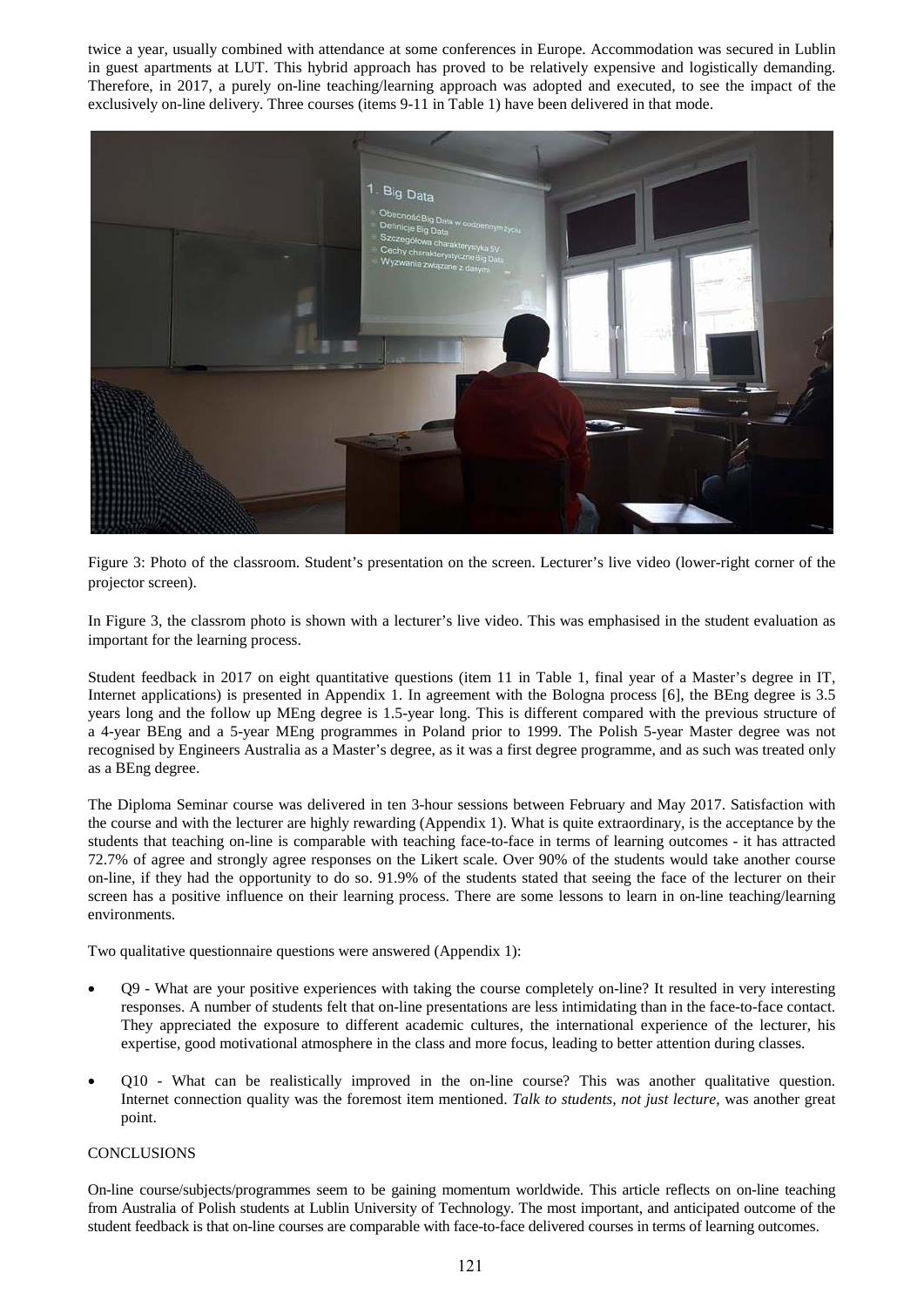Internet limitations are listed in the article, resulting in some dissatisfaction, but also the understanding of the participating students. Parameters of the Internet will be considered in future developments of on-line learning.

The assessment results of students who participated in 2017 in the delivery of three on-line courses were excellent for those who actively participated in the learning process. In case of PhD students (who have two years of coursework combined with research), the drop-off ratio was some 28%, which is not surprising, as the participants are full-time working individuals with family commitments. The ratio does not differ from previous years with the hybrid delivery mode.

### ACKNOWLEDGEMENTS

The authors would like to acknowledge the support to this project by the Dean of the Faculty of Electrical Engineering and Computer Science, Lublin University of Technology, Poland, Prof. Danuta Stryczewska and her Secretary, Mrs Ala Kwiatkowska; Programme Director of the PhD programme, Prof. Wojciech Jarzyna; Vice-Dean, Institute of Computer Science, Prof. Marek Milosz; and all PhD, Master and Bachelor students involved in the teaching on-line from Australia.

# **REFERENCES**

- 1. UniSA, Digital Learning at UniSA (2017), 26 April 2017, http://www.unisa.edu.au/About-UniSA/University-of-South-Australias-Digital-Learning-Strategy-2015---2020/Digital-Learning-at-UniSA/
- 2. Nafalski, A., Tertiary Education Quality and Standards Agency (TEQSA), Commonwealth of Australia, External Expert Report on Telecommunications Degrees (2015).
- 3. Considine, H., Teng, M., Nafalski, A. and Nedic, Z., Recent developments in remote laboratory NetLab. *Global J. of Engng. Educ.*, 18, **1**, 16-21 (2016).
- 4. How to check Skype Quality (2011), 29 May 2017, [https://www.amperordirect.com/pc/r-skype-troubleshooting/z](https://www.amperordirect.com/pc/r-skype-troubleshooting/z-reference-skype-quality.html)[reference-skype-quality.html](https://www.amperordirect.com/pc/r-skype-troubleshooting/z-reference-skype-quality.html)
- 5. Ookla SpeedTest, 30 May 2017,<http://www.speedtest.net/>
- 6. The Bologna Process (1999), 29 May 2017, [https://www.ehea.info/pid34247/how-does-the-bologna-process](https://www.ehea.info/pid34247/how-does-the-bologna-process-work.html)[work.html](https://www.ehea.info/pid34247/how-does-the-bologna-process-work.html)



**BIOGRAPHIES** 

Andrew Nafalski's career includes assignments in academic and research institutions in Poland, Austria, Wales, Germany, France, Japan, USA, Canada and Australia. He holds a BEng (Hons), GradDipEd, MEng, PhD and DSc degrees. He is an Adjunct Professor of Electrical and Information Engineering at the University of South Australia in Adelaide and a Visiting Professor at Lublin University of Technology, Poland. He is President of the International Academic Advisory Committee of the World Institute of Engineering and Technology Education. His major current research interests are related to innovative methods in engineering education, remote laboratories, learning analytics, electromagnetism, magnetic materials, electrical power and software engineering applications in electrical engineering. He has published nearly 400 scholarly peer refereed works in the above fields.



Hugh Considine completed a Bachelor of Software Engineering (Honours) at the University of South Australia in 2010, and a Bachelor of Engineering (Computer Systems) in 2014. He has worked on several short-term contracts in the areas of software engineering and electronic engineering, including some development work on NetLab. He has participated in several on-line course development programmes, and has been the tutor for a first year online electrical engineering course since 2012. He is currently undertaking a PhD in the area of remote laboratories. Hugh founded and continues to work with a team producing an open source programming tool for microcontroller programming.



Thomas Zawko earnt a Bachelor of Engineering (Honours) (Electrical and Mechatronic) at the University of South Australia in 2016. During this degree, Thomas was an active member of the university's Mechatronics Engineering and Robotics Club and contributed to projects, such as the National Instruments Autonomous Robotics Competition. Thomas has also completed short-term work experience placements related to electrical, electronic and software engineering. As of 2017, he is furthering his studies and pursuing a Masters in Electrical Power at the University of South Australia.